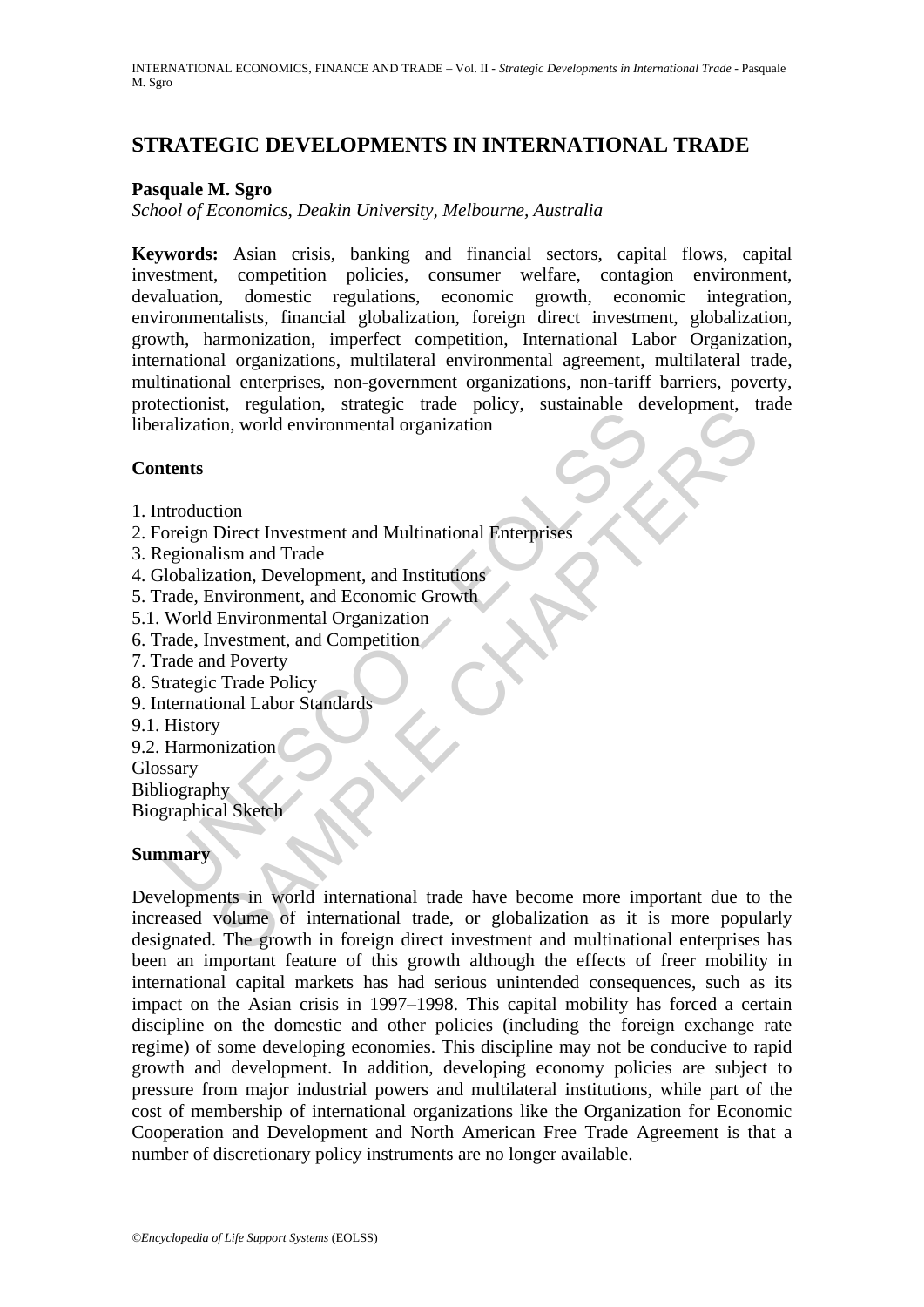This growth in world trade has been accompanied by a growth in regional trade agreements, which has reduced the transaction cost of the countries that are signatories to the agreements. These agreements may include such features as monetary and financial cooperation, exchange rate arrangements, macroeconomic policy coordination, and regional mechanism for the provision of international liquidity which, in addition to being more easily attainable, may also lead to greater stability and guard against systemic instability and contagion. It remains to be seen whether this expansion in regional trade agreements leads ultimately to freer multilateral trade worldwide. What is required is the coordination of a range of policies and issues, which can only be effectively resolved in a multilateral system. Globalization has also had an impact on the environment and international labor standards. International institutions such as the International Monetary Fund, the World Bank, and the World Trade Organization are well aware of these issues and attempts (although perhaps not overly successful) have been made to reduce environmental damage and improve labor standards. A proposal for a World Environmental Organization has been a welcome input into the debate. Concerning the future of labor standards, the consensus of international institutions like the World Trade Organization and the International Labor Organization is that labor standards should not be used for protectionist purposes, nor should they compromise the comparative advantage of countries.

## **1. Introduction**

I made to reduce environmental damage and improve labor star<br>a World Environmental Organization has been a welcome inp<br>cerning the future of labor standards, the consensus of internation<br>World Trade Organization and the In to reduce environmental damage and improve labor standards. A prop<br>d Environmental Organization has been a welcome input into the del<br>the future of labor standards, the consensus of international institutions<br>Trade Trade O Considerable expansion occurred in the second half of the twentieth century in domestic regulations to do with health, safety, consumer protection, the environment, and labor markets. As the world economies continue to liberalize trade in goods and services, these domestic regulatory measures could be interpreted as a form of non-tariff barrier (NTB) to trade. The advocates of free trade, be they firms, countries, or international organizations, wish to limit these regulations as barriers to trade while environmentalists, consumer advocates, and non-government organizations (NGO) want to limit trade agreements insofar as they provide a barrier to regulations. This conflict between domestic or national sovereignty and international agreements is ever present and is a constant source of friction and a barrier to reforms and harmonization of policies.

Another aspect of this increased trade or globalization is the expectation that growth and development based on global market forces will be more sustainable and more widely shared than in the past. In some cases this expectation has not been realized and there is still a substantial gap between developed and developing countries. What is required, is sound domestic policies supported by an enabling global environment and economic cooperation at the international level. In order to share the benefits of globalization, international organizations may have to intervene rather than relying purely on market forces.

Historically, the international monetary system has passed through three phases. First, the 1947–1958/60 phase when the United States ran the international monetary system and funded other countries' continued balance of payments deficits with a mixture of publicly controlled capital and foreign direct investment (FDI). Second, the 1960–1975 phase when other countries ran trade surpluses but the USA still acted as a source of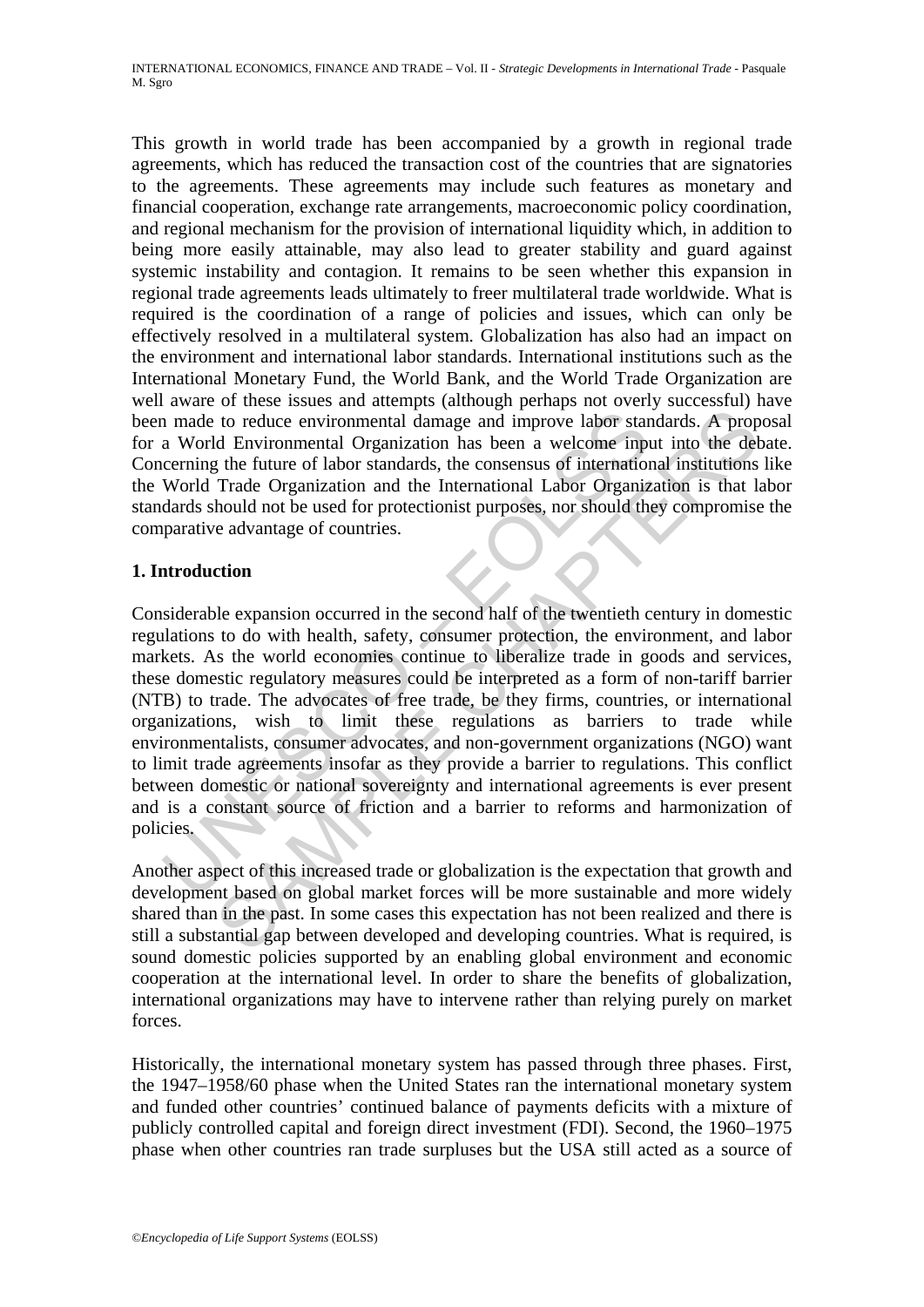global liquidity. Third, the post-1975 phase when the U.S. became a deficit/debtor country and international institutions played a more active role in emerging corporations. In part, these developments resembled the asset-based exchange system of the nineteenth century.

A feature of the 1990s in international trade was the episodes of currency crises, most notably the near breakdown of the European exchange rate mechanism in 1992/93, the Latin American Tequila crisis following Mexico's peso devaluation in 1994/45, the Asian crisis in 1997–1998, and the Russian economic crisis of 1998.

Globalization has led to an increase in international capital flows. This increase has been particularly evident in banks and other private firms lending to emerging market economies both in the form of direct and portfolio investment. The mechanism of the direct investment is to create both employment opportunities and demand for capital, plant, and equipment. This demand for capital equipment facilitates the transfer of technology and encourages higher growth rates.

continues is to create both employment opportunities and d<br>t, and equipment. This demand for capital equipment facilitat<br>mology and encourages higher growth rates.<br>Friententiational trade in both goods and services has als Freer international trade in both goods and services has also accelerated the integration of the world economy as well as increasing national competition and cooperation. This increased integration is evident at the microeconomic levels as firms expand across national borders through equity investment or through non-equity linkages that integrate independent firms. At the macroeconomic level, international economic integration is increasing as barriers to trade are reduced through regional trade agreements such as the General Agreement on Tariffs and Trade (GATT) and the World Trade Organization (WTO).

### **2. Foreign Direct Investment and Multinational Enterprises**

strument is to create both employment opportunities and demand for care<br>equipment. This demand for capital equipment facilitates the transfer<br>and encourages higher growth rates.<br>
mational trade in both goods and services h Foreign direct investment generally consists of: 1) new equity capital such as a new plant or joint venture; 2) reinvested corporate earnings; and 3) net borrowing through the parent company or affiliates and under ownership and control of a business or part of a business in another country. Portfolio investment, on the other hand, involves the purchase of securities in a domestic firm solely to earn a financial return rather than ownership and/or control. There has been phenomenal growth in FDI and in the last decade of the twentieth century its growth was twice that of fixed capital investment, indicating increasing internationalization of production systems. As well, there was a shift between 1980 and 2000 in the pattern of FDI by multinational enterprises (MNE). There are three reasons why these shifts occurred. First, changes in the competitiveness of MNE; second, changes in what these MNE sought from the countries in which they invested; and third, a transformation in the way production and the local markets were linked. Table 1 sets out the changing distribution of the flows of FDI by region and country of destination between two periods (1975–1980) and (1990–1996). An inspection of the table will show that there have been quite significant shifts over those 20 years. South Asia, East Asia, and Southeast Asia and Central and Eastern Europe increased their share of investment while Japan and the European Union (E.U.) had smaller gains.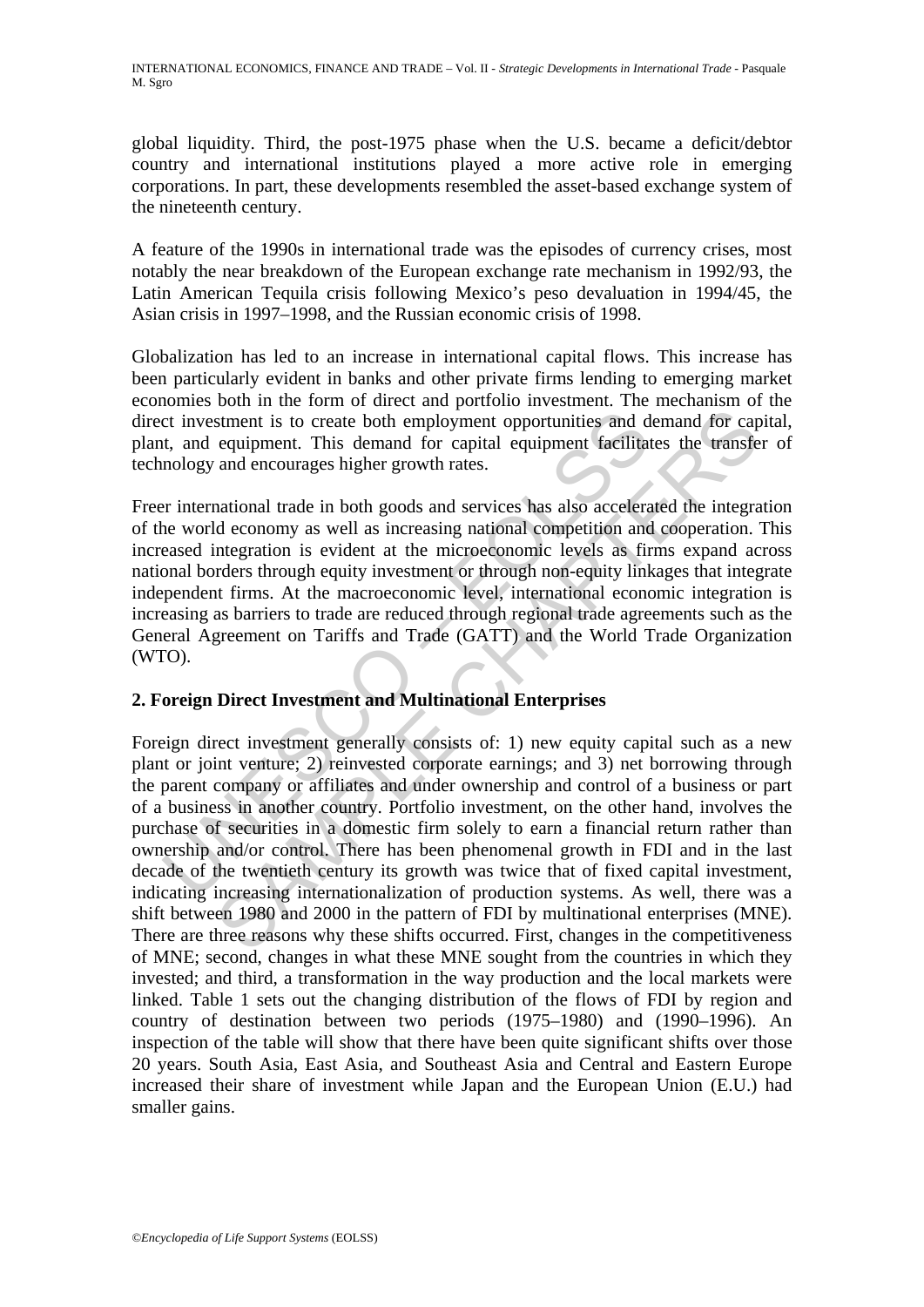|                                              | 1975-1980                |               | 1990-1996                |               | <b>Index of</b>                             |  |
|----------------------------------------------|--------------------------|---------------|--------------------------|---------------|---------------------------------------------|--|
|                                              | <b>Annual</b><br>Average | $\frac{0}{0}$ | <b>Annual</b><br>Average | $\frac{0}{0}$ | FDI growth<br>$1975 - 1980 =$<br><b>100</b> |  |
| Total inflows                                | 32 183                   | 100.0         | 234 724                  | 100.0         | 729.3                                       |  |
| Developed economies                          | 24 642                   | 76.6          | 153 381                  | 65.3          | 622.4                                       |  |
| <b>Western Europe</b>                        | 13 874                   | 43.1          | 92 295                   | 39.3          | 665.2                                       |  |
| of which: European<br>Union <sup>a</sup>     | 13 190                   | 41.0          | 83 947                   | 35.8          | 636.4                                       |  |
| North America                                | 8757                     | 27.2          | 50 942                   | 21.7          | 581.7                                       |  |
| of which: U.S.                               | 7895                     | 24.5          | 44 757                   | 19.1          | 566.9                                       |  |
| Japan                                        | 152                      | 0.5           | 1 0 1 3                  | 0.4           | 666.7                                       |  |
| Other developed<br>economies                 | 1859                     | 5.7           | 9 1 6 9                  | 3.9           | 493.2                                       |  |
| of which: Australia                          | 1 271                    | 3.9           | 5 8 0 5                  | 2.5           | 456.7                                       |  |
| Developing economies                         | 7539                     | 23.4          | 74 778                   | 31.9          | 991.9                                       |  |
| Africa                                       | 810                      | 2.5           | 3 4 9 8                  | 1.5           | 431.9                                       |  |
| Latin America and<br>Caribbean               | 4 0 1 4                  | 12.5          | 22 536                   | 9.6           | 561.4                                       |  |
| of which: South<br>America                   | 2377                     | 7.4           | 12 8 24                  | 5.5           | 539.5                                       |  |
| Asia                                         | 2489                     | 7.7           | 48 075                   | 20.5          | 931.5                                       |  |
| of which: South, East,<br>and Southeast Asia | 1971                     | 6.1           | 45 857                   | 19.5          | 2326.6                                      |  |
| West and Central Asia <sup>b</sup>           | 518                      | 1.6           | 2 2 1 7                  | 0.9           | 428.1                                       |  |
| Other developing<br>economies                | 226                      | 0.7           | 668                      | 0.3           | 295.8                                       |  |
| <b>Central and Eastern</b><br>Europe         | 3                        | Neg.          | 6565                     | 2.8           | 218 847.6                                   |  |

*Notes:* 

a Includes the 12 member countries of the EU in 1994

<sup>b</sup> Including the Middle Eastern countries

<sup>c</sup> The Pacific and developing Europe

 $Neg. = negligible$ 

*Source*: J.H. Dunning, The new geography of foreign direct investment, *The Political Economy of Globalization*, ed. N. Woods (London: Macmillan, 2000), 20–53, citing UNCTC, *Transnational Corporations and World Development* (New York: United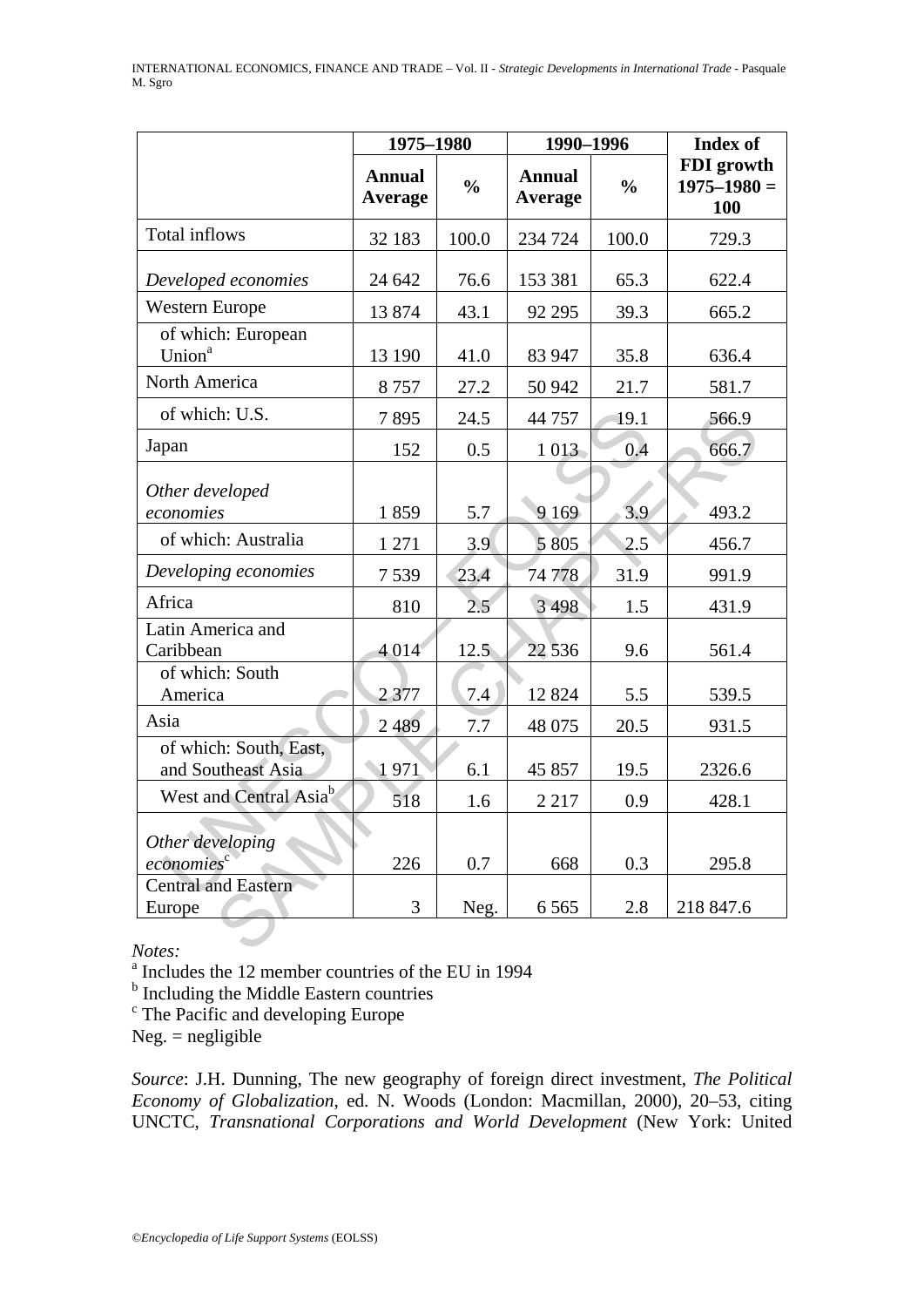Nations, 1988) and UNCTAD, *World Investment Report 1995* (Geneva and New York: United Nations, 1998).

Table 1. The distribution of foreign direct investment inflows by host region and country, 1975–1980 and 1990–1996 (US\$ millions)

Table 2 provides the details divided into developed and developing economies. On balance, there was a slight trend towards a more even geographical distribution of FDI over this period, with the MNE responding to globalization by integrating their sourcing, value-added, and marketing activities and treating the world as a whole as a source for their resources.

|                                                    | Developed Countries |               |                 |             |               |  |  |
|----------------------------------------------------|---------------------|---------------|-----------------|-------------|---------------|--|--|
|                                                    | 1975-1980           | $\frac{6}{6}$ |                 | 1990-1996   | $\frac{0}{0}$ |  |  |
| <b>USA</b>                                         | 7894.0              | 32.0          | <b>USA</b>      | 44 757.1    | 29.2          |  |  |
| U.K.                                               | 5 7 9 5 .4          | 21.1          | UK              | 19 613.4    | 12.8          |  |  |
| France                                             | 2 1 2 7 . 3         | 8.6           | France          | 19 080.1    | 12.4          |  |  |
| Netherlands                                        | 1 276.6             | 5.2           | Belgium         | 10 012.1    | 6.5           |  |  |
| Australia                                          | 1 271.4             | 5.2           | Spain           | 8 5 7 9 . 3 | 35.6          |  |  |
| Belgium <sup>d</sup>                               | 1 203.1             | 4.9           | Netherland<br>S | 7770.9      | 5.1           |  |  |
| Germany                                            | 1 0 5 2.6           | 4.3           | Canada          | 6 185.3     | 4.0           |  |  |
| Spain                                              | 970.5               | 3.9           | Australia       | 6 1 1 8 .9  | 4.0           |  |  |
| Top 8                                              | 20 991.6            | 85.2          | Top 8           | 12 21 17.1  | 79.6          |  |  |
| All                                                | 4 642.0             | 100.0         | All             | 153 380.9   | 100.0         |  |  |
| <b>Developing</b><br><b>Countries</b> <sup>a</sup> |                     |               |                 |             |               |  |  |
|                                                    | 1975-1980           | $\frac{0}{6}$ |                 | 1990-1996   | $\frac{6}{6}$ |  |  |
| <b>Brazil</b>                                      | 1835.8              | 24.4          | China           | 22 4 24.7   | 30.0          |  |  |
| Mexico                                             | 1 0 23.5            | 13.5          | Singapore       | 7 081.7     | 9.5           |  |  |
| Malaysia                                           | 524.3               | 7.0           | Mexico          | 5 622.1     | 7.5           |  |  |
| Singapore                                          | 502.0               | 36.7          | Malaysia        | 34 289.0    | 35.7          |  |  |

| <b>Developed Countries</b> |  |
|----------------------------|--|
|----------------------------|--|

#### **Developing Countriesa**

|               | 1975-1980 | $\frac{0}{c}$ |               | 1990-1996  | $\frac{0}{c}$ |
|---------------|-----------|---------------|---------------|------------|---------------|
| <b>Brazil</b> | 1835.8    | 24.4          | China         | 22 4 24.7  | 30.0          |
|               |           |               |               |            |               |
| Mexico        | 1 0 23.5  | 13.5          | Singapore     | 7 081.7    | 9.5           |
| Malaysia      | 524.3     | 7.0           | Mexico        | 5 622.1    | 7.5           |
| Singapore     | 502.0     | 36.7          | Malaysia      | 34 289.0   | 35.7          |
| Egypt         | 376.1     | 5.0           | Argentina     | 3 690.3    | 34.9          |
| Iran          | 315.5     | 4.2           | <b>Brazil</b> | 3 2 2 2 .7 | 4.3           |
| Indonesia     | 289.9     | 3.8           | Indonesia     | 2 842.6    | 3.8           |
| Hong Kong     | 241.1     | 3.2           | Thailand      | 2 179.9    | 2.9           |
| Top 8         | 5 108.2   | 67.8          | Top 8         | 51 353.0   | 68.7          |
| All           | 7 539.1   | 100.0         | All           | 74 777.6   | 100.0         |

*Notes*: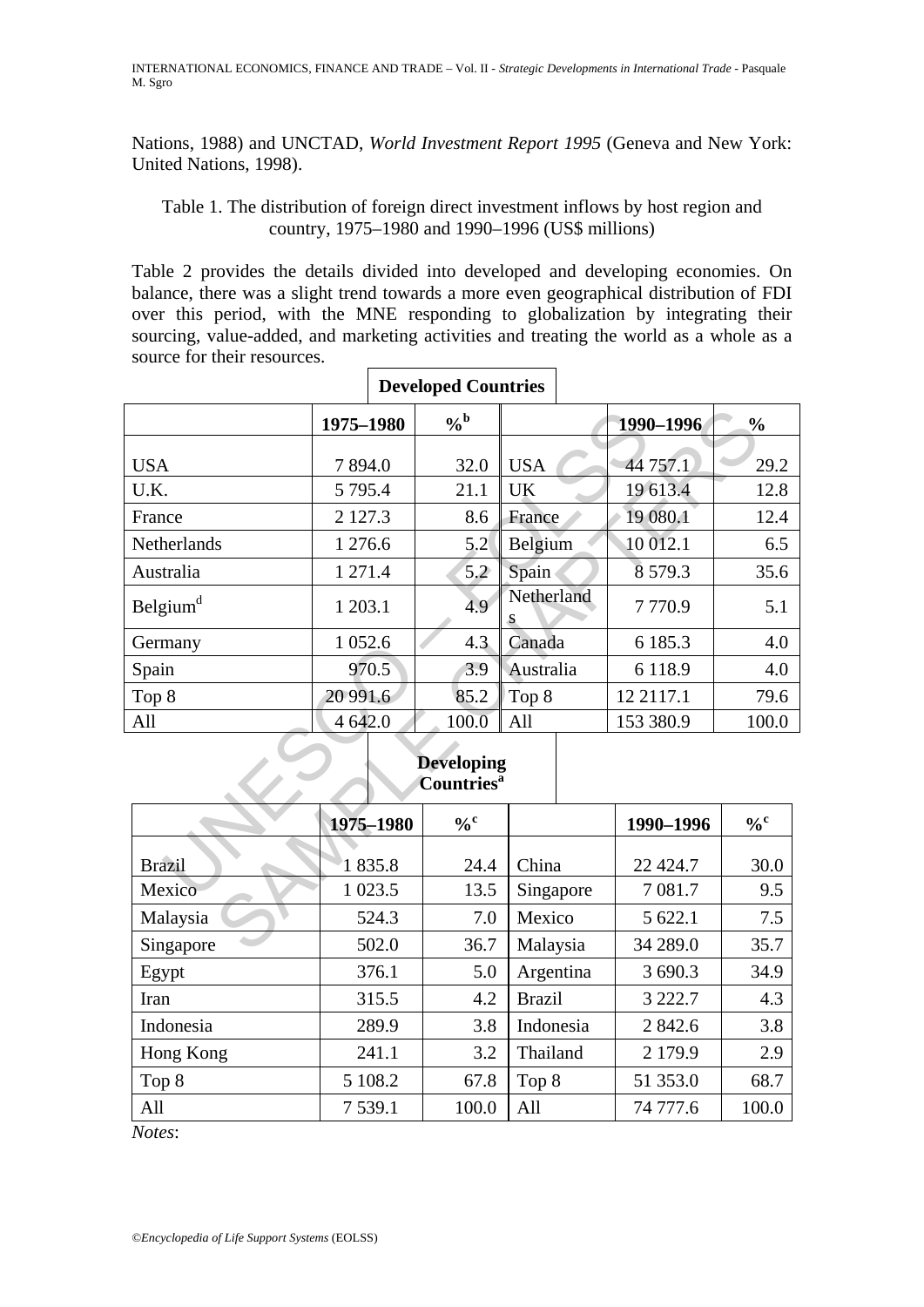- <sup>a</sup> Bermuda was, in fact, ranked higher (sixth), but we have excluded the tax haven from our rankings
- <sup>b</sup> Of all developed country investment
- c Of all developing country investment

<sup>d</sup> And Luxembourg

Table 2. The largest recipients of inward FDI, 1975–1980 and 1990–1996 (annual averages) (US\$ millions)

(J.H. Dunning, The new geography of foreign direct investment, *The Political Economy of Globalization*, ed. N. Woods (London: Macmillan, 2000), 20–53, citing UNCTC, *Transnational Corporations and World Development* (New York: United Nations, 1988); UNCTAD, *World Investment Report 1995: Transnational Corporations and Competitiveness* (New York and Geneva: United Nations, 1995); and UNCTAD, *World Investment Report 1998* (Geneva and New York: United Nations, 1998))

In the years 1975–1980, the ten largest recipients of FDI identified in Table 2 accounted for 74.1% of all FDI inflows, and in 1990–1994 they accounted for 68.8%. In the former period, Japan accounted for only 0.6% of all inflows into developing countries, and in the latter for 1.0%.

The expansion in FDI for developing economies has caused problems when the country's financial sector has been underdeveloped or nonexistent. The Asian crisis of 1997–1998 was partly caused by such a view of the financial sector as well as by a perception of corruption**.** As well, debate has taken place over the manner in which FDI is directed, the better to benefit the economic development of the host country.

Investment Report 1998 (Geneva and New York: United National Report 1998 (Geneva and New York: United National PH  $34.1\%$  of all FDI inflows, and in 1990–1994 they accounted for priod, Japan accounted for only 0.6% of al estment Report 1998 (Geneva and New York: United Nations, 1998))<br>s 1975–1980, the ten largest recipients of FDI identified in Table 2 accours<br>of all FDI inflows, and in 1990–1994 they accounted for 68.8%. In<br>iod, Japan acc There is convincing historical evidence that short-term capital movements contribute to volatility in financial markets, which in turn leads to macroeconomic instability. This is further aggravated when the exchange rate is fixed or pegged because it provides shortterm lenders and borrowers with a guarantee against adverse exchange rate movements. On the other hand, if the exchange rate is flexible, then it adjusts with the inflow and outflow of capital so that international lenders have to factor the exchange rate risk into their calculations and may moderate excessive short-term capital movements.

In addition to capital movements, the health and stability of the banking and financial sectors are important in determining the country's vulnerability to a currency crisis. The financial sector played an important role in the Asian crisis of 1997–1998 since the crisis was more liquidity-driven than solvency-driven, as was more usual. The issue of contagion, whereby several countries with important trade links to the country that first experienced the crisis were similarly affected by a common shock, also played a role. Thus both trade linkages and financial interdependence contributed to the transmission of the crisis via spillover effects. Nevertheless, despite these problems, the growth potential for the Asian developing economies remains high. This is due partly to 1) high domestic savings rates, 2) improving literacy levels or human capital resources, and 3) catch-up and market development.

Historically, the shortage of human capital such as skilled labor and managerial talent has been a crucial reason in limiting foreign investor interest and hence restricting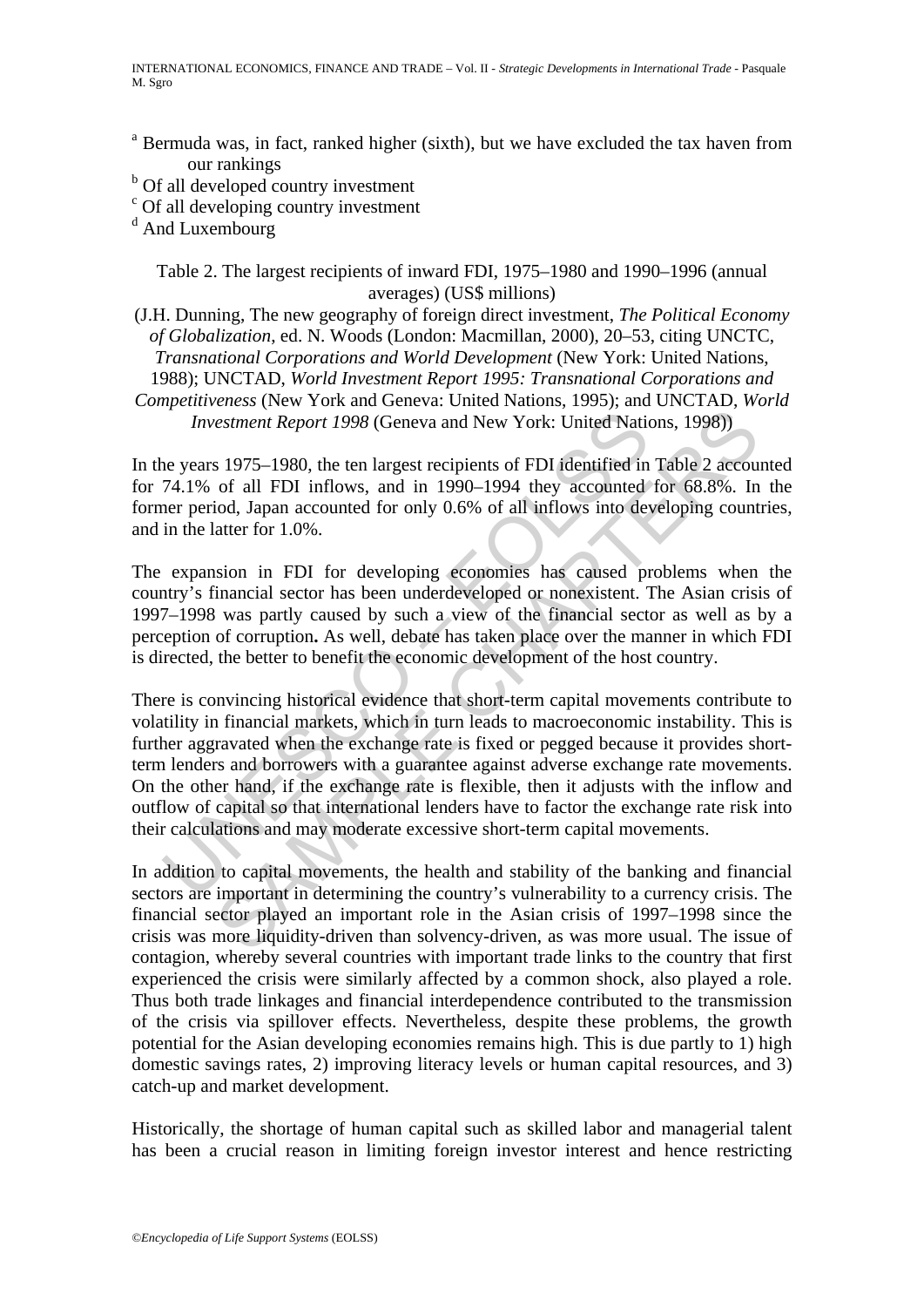growth rates in developing economies. When FDI has occurred, it has been a source of foreign exchange and tax revenue in addition to its role in modernizing industry. Also, the standard of living has generally increased in these economies although issues of equity and the distribution of income remain.

In the four decades from 1945 to 1985, global economic expansion was mainly confined to the Organization for Economic Cooperation and Development (OECD) countries. In the aftermath of the 1980s debt crisis, a large number of developing countries began to liberalize their economies, dismantling trade barriers as well as domestic production subsidies. Their trade expanded with OECD countries but also with other developing countries. In the 1990s the former soviet bloc countries had emerged seeking new markets and trade partners and this saw an unprecedented expansion in FDI, with a fourfold increase between 1985 and 1995. These large FDI flows were facilitated by governments privatizing state-owned enterprises.

From a development perspective, FDI should help in the transfer of technology and expertise from developed to developing countries. This transfer would thus hasten economic development as well as the integration of such economies into the world markets. Unfortunately, there is no guarantee that this inflow of investment will perform this role. For example, there are still regional imbalances in development despite the free mobility of capital (and usually labor) in the region. Governments have responded by trying to direct investment to certain industries or regions through incentives in the form of tax breaks and other subsidies and in turn requiring specific export performances to aid development and growth.

erments privatizing state-owned enterprises.<br>
an a development perspective, FDI should help in the transfer-<br>
erritse from developed to developing countries. This transfer<br>
trom development as well as the integration of su Its privatizing state-owned enterprises.<br>
welopment perspective, FDI should help in the transfer of technology<br>
rom developed to developing countries. This transfer would thus ha<br>
development as well as the integration of The environmental impact of FDI depends on two factors. First, the system of managing the environment and, second, the transfer of environmentally sound technology. In practice, environmental damage tends to be greatest in low-productivity operations working with obsolete technology, outdated work methods, poor human resource development, and inefficient capital and energy use. MNE can be seen as a repository of clean technologies, which can be transferred to developing economies. Alternatively, they can be seen as relocating pollution production and inferior technologies to their subsidiaries in developing economies, thus exploiting the technology gap and adding to overall pollution.

The role of foreign banks complements the MNE presence in both developing and developed economies. Foreign bank participation has a number of points in its favor. These include increasing the funds available for domestic projects by facilitating capital inflow and improving the quality of financial services and system infrastructure such as accounting, transparency, and financial documentation. A counter view is that foreign banks decrease financial stability by facilitating capital flight or enabling capital to move more quickly out of a country in a crisis. What is clear is that, like MNE, the presence of foreign banks is increasing as part of the globalization process.

There have been some attempts at the international level to set out the best practices for prudential supervision of banks, particularly in emerging markets. The Basel Committee on Banking Supervision (BCBS) set out some core principles in 1997 that should be applied if the supervisory system is to be effective. These principles relate to: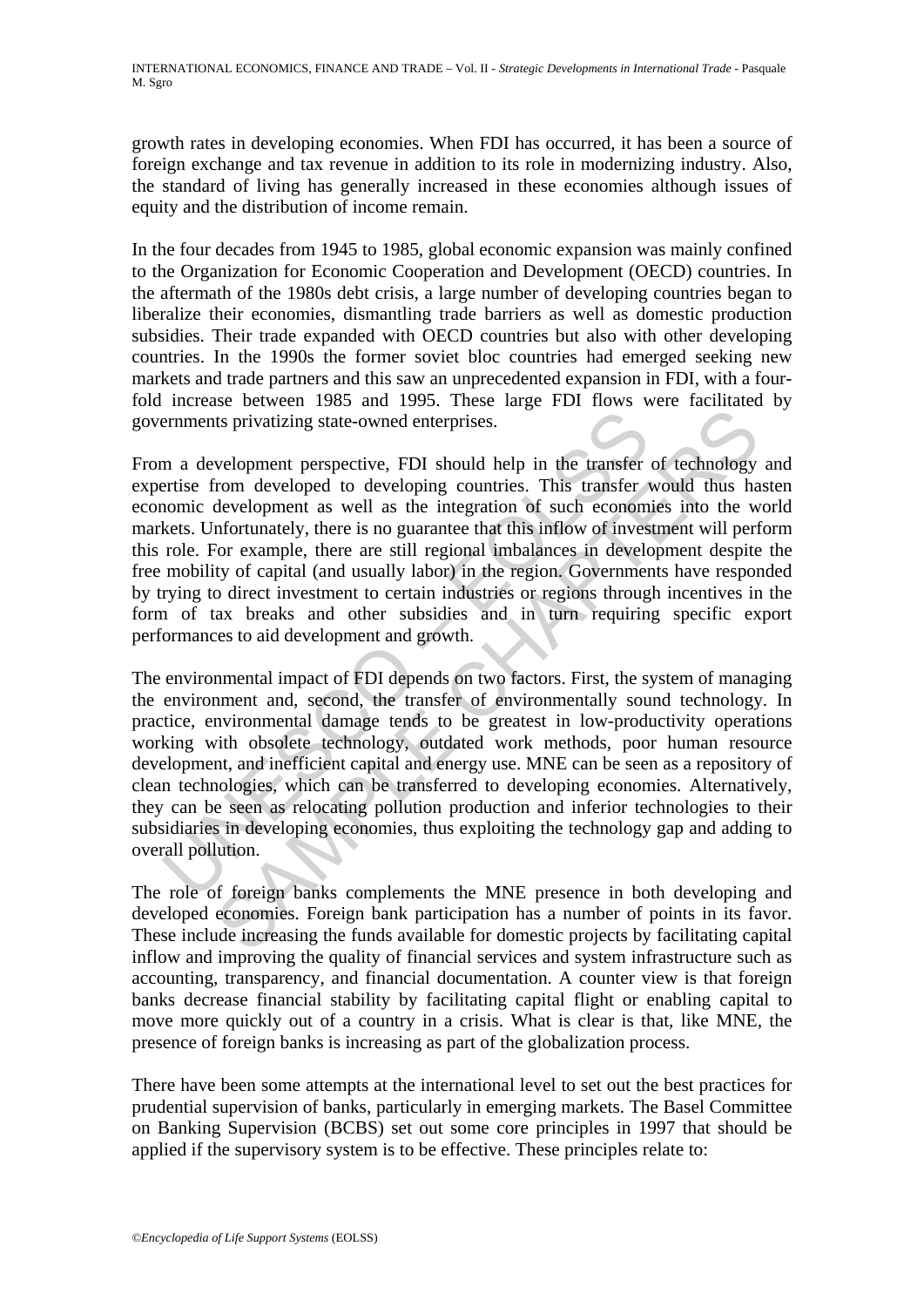- preconditions for effective banking supervision,
- licensing and structure,
- prudential regulations and methods of banking supervision,
- information requirements,
- formal powers of supervision,
- cross-border banking principles,

and are minimum requirements that should be supplemented by other measures as appropriate.

These concerns have also led to a proposal for setting up a World Financial Authority to provide and supervise financial regulations (Box 1) although it is not clear why such an organization would be more successful than the International Monetary Fund (IMF) in achieving stability.

Inization would be more successium in the international monet<br>
eving stability.<br>
The increasingly global character of financial markets and gree<br>
between different categories of financial business have given<br>
proposals for In would be more successful than the international Monetary Fund (INH<br>tability.<br>
italisting.<br>
italisting.<br>
italisting.<br>
Italisting in the creation of a global mega-agency for financial<br>
Individualition and supervision or W The increasingly global character of financial markets and growing links between different categories of financial business have given rise to proposals for the creation of a global mega-agency for financial regulation and supervision or World Financial Authority (WFA). These proposals would appear to be motivated by two arguments. On one argument, since financial businesses are becoming increasingly interrelated and cross-border, their regulation and supervision should also be carried out on a unified and global basis. The other argument focuses on the stability of capital movements under the present patchwork of regimes which only more globally uniform regulation could be expected to control. Various models for a WFA can be envisaged, spanning the spectrum from an institution built on (and thus involved in a limited departure from) existing arrangements to one with more comprehensive responsibilities. The more ambitious variant would involve a body with responsibility for setting regulatory standards for all financial enterprises, off-shore as well as on-shore entities. National regulators would remain responsible for implementing standards promulgated by such a WFA, but the new institution could contribute to ensuring their observance through its surveillance since unfavorable public assessments issued by it could be expected to act as a brake on a country's capital inflows. A less ambitious variant for the WFA might serve simply as an umbrella organization into which existing bodies (in some cases with appropriately expanded mandates) would be brought. *Source*: Y. Akyüz and A. Cornford, *Capital Flows to Developing Countries and the Reform of the International Financial System,* United Nations Conference on Trade and Development (UNCTAD) Discussion Paper No. 143 (Geneva: UNCTAD, 1999).

Box 1. A World Financial Authority (WFA)

(Y. Akyüz and A. Cornford, *Capital Flows to Developing Countries and the Reform of the International Financial System,* United Nations Conference on Trade and Development (UNCTAD) Discussion Paper No. 143 (Geneva: UNCTAD, 1999))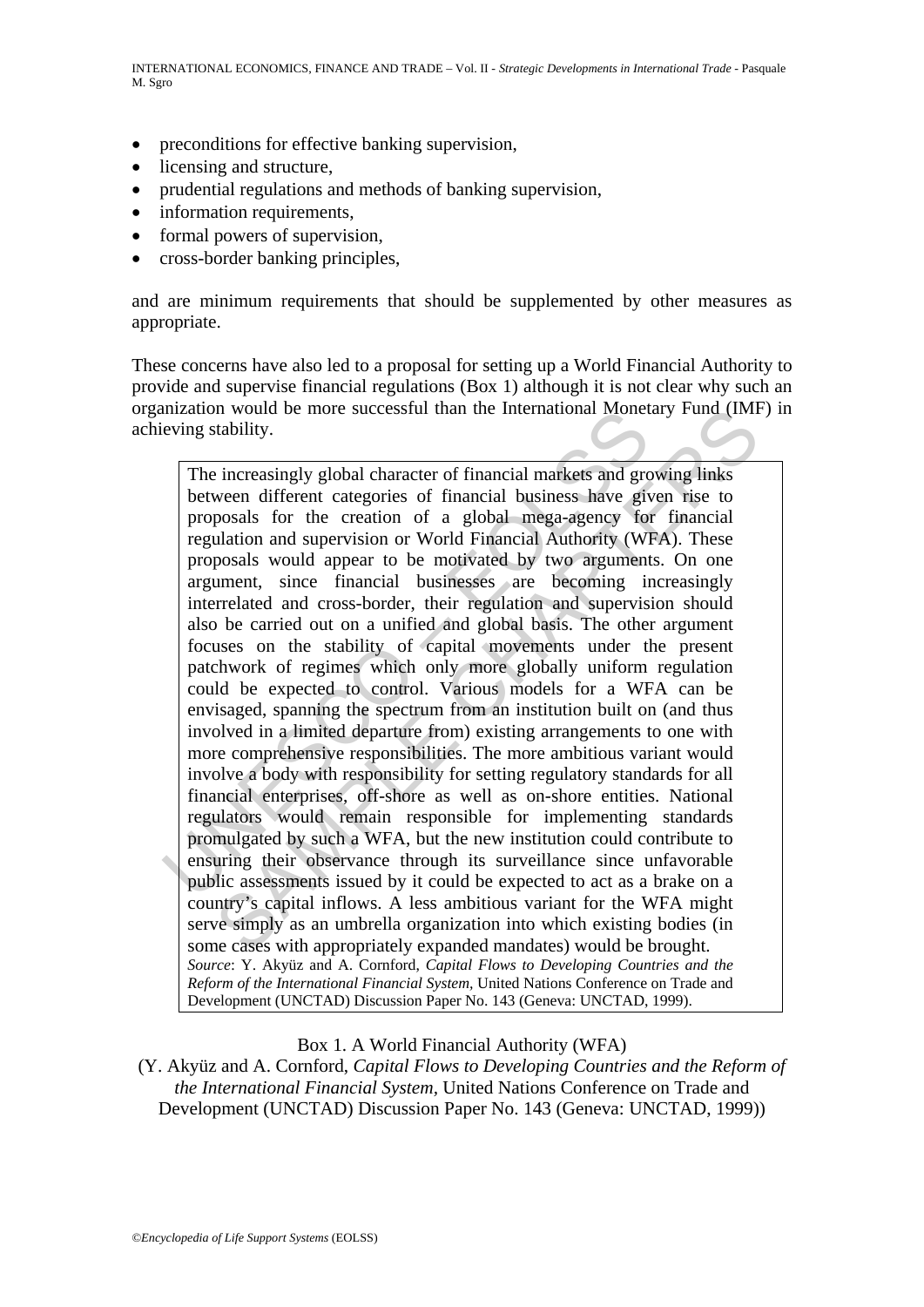- -
- -
- -

# TO ACCESS ALL THE **28 PAGES** OF THIS CHAPTER, Visit: [http://www.eolss.net/Eolss-sampleAllChapter.aspx](https://www.eolss.net/ebooklib/sc_cart.aspx?File=E1-23-05)

#### **Bibliography**

Akyüz Y. and Cornford A. (1999). *Capital Flows to Developing Countries and the Reform of the International Financial System,* United Nations Conference on Trade and Development (UNCTAD) Discussion Paper No. 143. Geneva: UNCTAD. [This paper sets out proposals to remedy the structural and institutional weaknesses in the global financial architecture.]

Basel Committee on Banking Supervision (1997). *Core Principles for Effective Banking Supervision*. Basel, Switzerland: Bank for International Settlements. [This report sets out the 25 basic principles a bank supervisory system needs to apply to be effective.]

Brown D.R., Deardorff A.V., and Stern R.N. (1997). International labor standards and trade: a theoretical analysis. *Fair Trade and Harmonization* (ed. J.N. Bhagwati and R.E. Hudec), pp. 227–280. Cambridge, Mass.: MIT Press. [This chapter provides a useful summary of the theoretical economic arguments for and against the harmonization of international labor standards.]

ussion Paper No. 143. Geneva: UNCTAD. [This paper sets out proposals to rerutional weaknesses in the global financial architecture.]<br>
1 Committee on Banking Supervision (1997). Core Principles for Effective 1, Switzerland: aper No. 143, Geneva: UNCTAD. [This paper sets out proposals to remedy the structura<br>veaknesses in the global financial architecture.]<br>
intitee on Banking Supervision (1997). Core Principles for Effective Banking Supervir<br> Das D.K. (2000). *Asian Crisis: Distilling Critical Lessons*, United Nations Conference on Trade and Development (UNCTAD) Working Paper No. 152. Geneva: UNCTAD. [This paper sets out the lessons to be learnt from the Asian crisis of 1997–1998. The author discusses the wide range of policy areas including banking and finance, global financial architecture, and microeconomic and macroeconomic policies.]

Dollar D. and Kraay A. (2001). *Trade, Growth, and Poverty*. Washington, D.C.: World Bank Development Research Group. [This paper reports an empirical study of the effects of trade liberalization on poverty in a set of countries that have reduced their trade barriers post-1980.]

Dunning J.H. (2000). The new geography of foreign direct investment. *The Political Economy of Globalization* (ed. N. Woods), pp. 20–53. London: Macmillan. (This paper sets out the changing pattern of foreign direct investment in developed and developing countries over the last twenty-five years of the twentieth century.)

Eichengreen B. (1999). *Toward a New International Financial Architecture: A Practical Post-Asia Agenda*, 189 pp. Washington, D.C.: Institute for International Economics. [This book provides useful suggestions for reforming the IMF.]

International Monetary Fund (2000). *Globalization: Threat or Opportunity?* Issues Brief 00/01 (revised January 2002). [This article argues that globalization does not reduce national sovereignty; available at *http://www.imf.org/external/np/exr/ib/2000/041200.htm*.]

Oxfam–IDS (1999). *Liberalization and Poverty*. Final Report to DfID. [This fieldwork study analyzes the impact of liberalization on poverty in Zambia and Zimbabwe.]

Spencer B.J. (1992). What should trade policy target? *Strategic Trade Policy and the New International Economies* (ed. P. Krugman), pp. 69–89. Cambridge, Mass.: MIT Press. [This chapter provides a good discussion on targeting strategic trade policy instruments.]

Tussie D. and Woods N. (2000). Trade regionalism and the threat of multilateralism. *The Political Economy of Globalization* (ed. N. Woods), pp. 54–76. London: Macmillan. [This study was field-work to analyze the impact of liberalization on poverty in Zambia and Zimbabwe].

Whalley J. and Zissimos B. (2000). *A World Environmental Organization?* Centre for the Study of Globalisation and Regionalisation Working Paper 63/00. Coventry: University of Warwick. [This paper